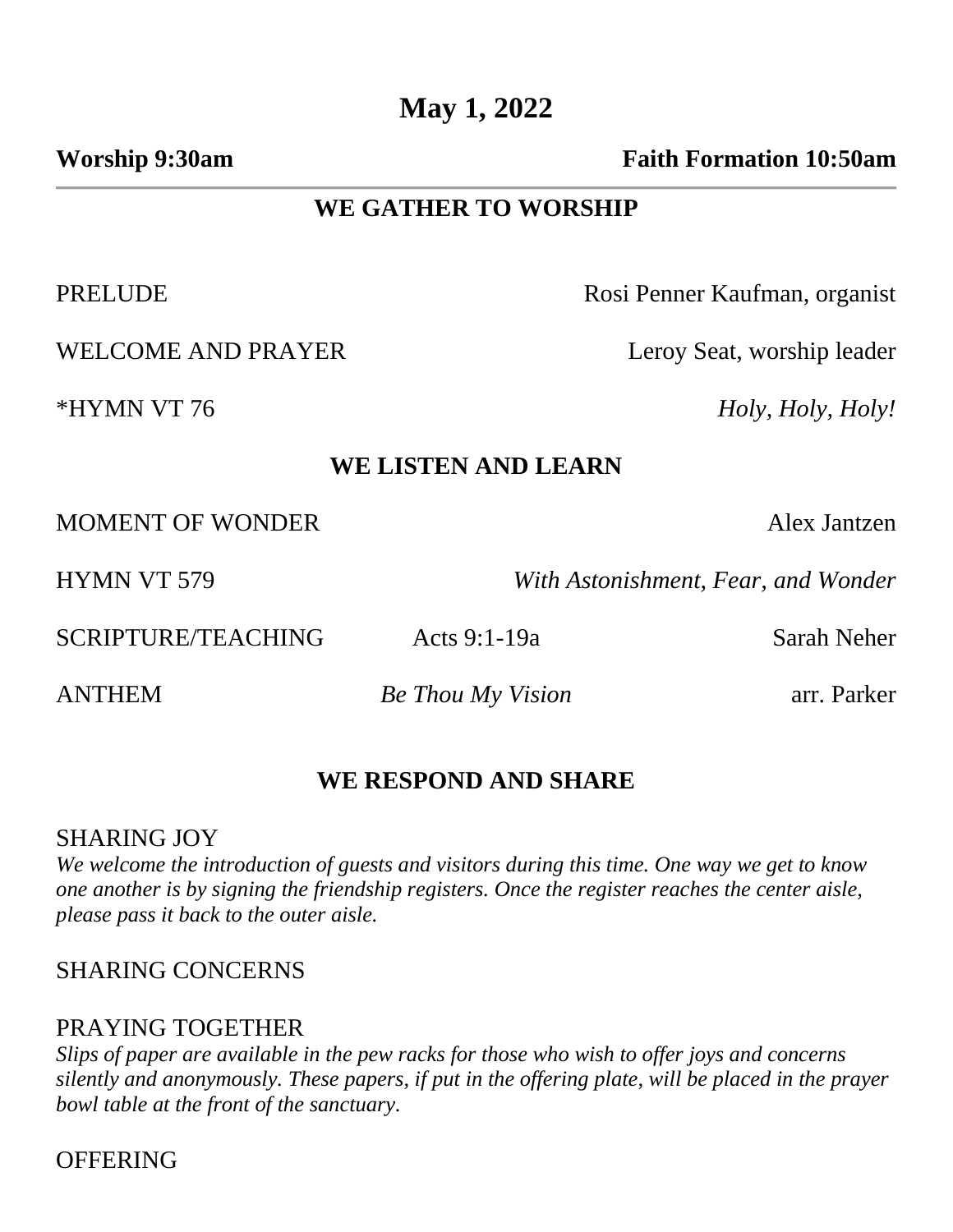# **WE GO INTO THE WORLD WITH LOVE**

\*HYMN VT 745 *God, Whose Giving*

## \*SENDING FORTH

### \*POSTLUDE

\*You are invited to stand

Anthem text:

Be thou my vision, O Lord of my heart; Nought be all else to me, save that thou art. Thou my best thought by day or by night, Waking or sleeping, thy presence my light.

Be thou my wisdom, and thou my true word; I ever with thee and thou with me, Lord; Thou my great Father, I thy true son' Thou in me dwelling, and I with thee one.

Riches I heed not, nor vain empty praise. Thou mine inheritance, now and always; Thou and thou only, first in my heart, High King of heaven, my treasure thou art.

High King of heaven, my victory won, May I reach heav'ns joys, O bright heaven's Sun! Heart of my own heart, whatever befall, Still be my vision, O ruler of all.